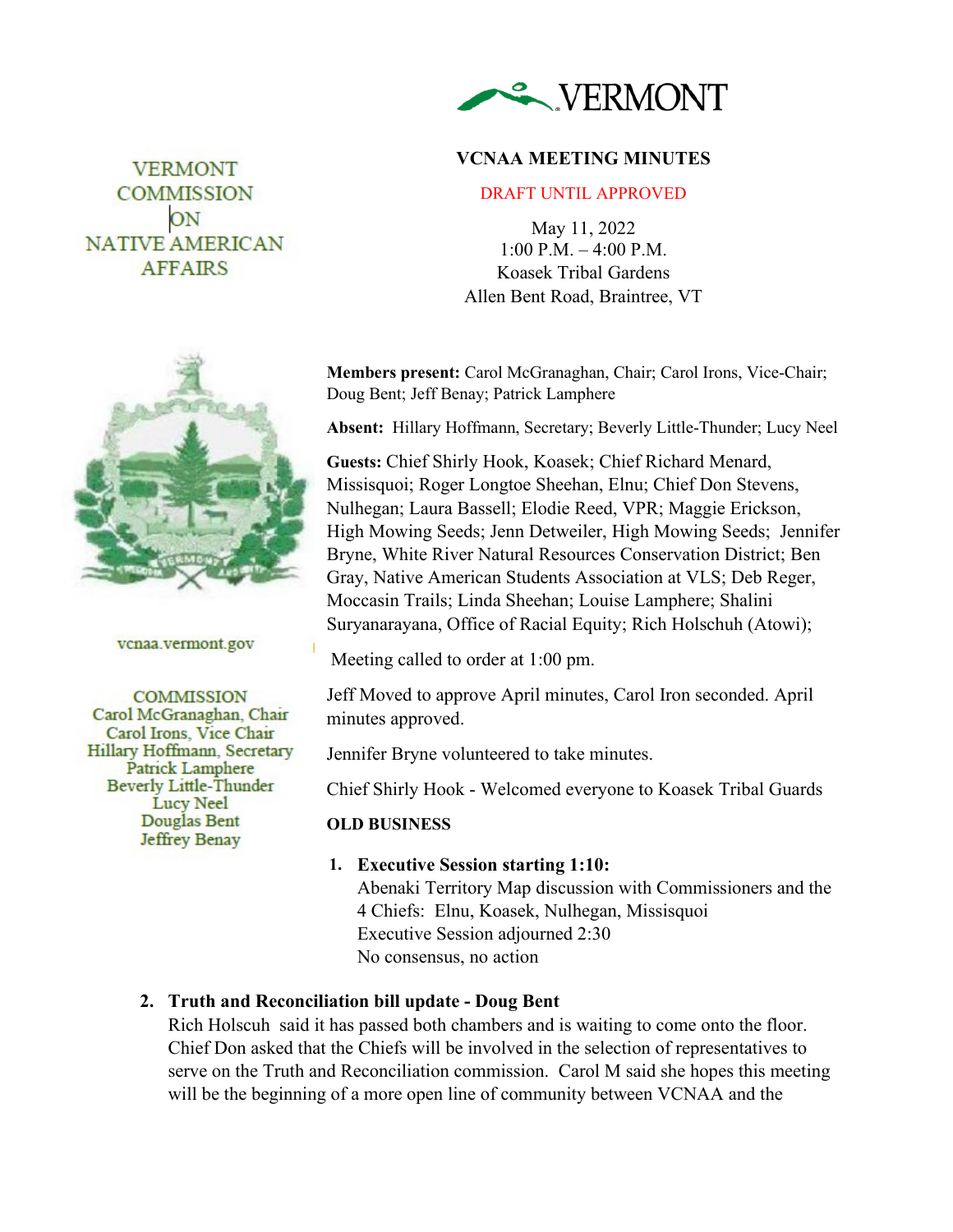Chiefs, as that has been lacking and needs to be change. Future discussion needed with VCNAA and Chiefs to select representative to serve on Truth & Reconciliation Council

### **3. School mascot legislation update - Carol M**

Carol M stated it is on the Governor's desk and expected to be signed with no issues.

### **4. UVM Odanak presentation**

Carol M stated VCNAA had written to UVM Prof. Massell prior to the event and were assured by him that it would only be a presentation of the history of the Odanak, with the possibility of discussing the recognition of the VT tribes. What was presented was not what VCNAA was led to believe.

Doug Bent said he feels there needs to be a strong response by the VCNAA to UVM about the event. It is the impression that UVM had sponsored the event and Prof Massell agreed with all of what was said by continually nodding his head.

Jeff Benay said he had been approached by several UVM folks who were appalled by the presentation. We (VNCAA) could have reached out to the administration at UVM, but we felt "let them have their say and have a public dialogue". This was not a dialogue. It was a public mugging, a character assassination. There was no opportunity for discussion. The perception is that UVM was complicit in this attack against the Abenaki. This was not educational, it was a weapon. Another UVM professor was quoted as saying the organizing professor (professor of Canadian studies) was "duplicitous from the start"

Chief Don stated Odanak presenters were using their truth to suppress someone else. We are ok with education, but not suppression. It was completely insensitive, especially when responding to the hypocrisy given UVM's history with eugenics, using it "for educational purposes". There were so many wrongs on so many levels

Concerns were expressed about the effect this is having on the youth, especially those who attend UVM.

Jeff stated that 40-50 years ago there was a 70% high school drop-out rate among Abenaki children in Missisquoi. They were treated terribly, called welfare bums. We have worked for 40 years to get to this point. Now we were celebrating when Missisquoi students were accepted to UVM and this happened.

Chiefs are getting calls from Abenaki students asking "are we safe here?" while UVM wonders why they don't have Abenaki identifying students on their roles. Students are afraid to identify due to the legacy of eugenics, erasure, and now this.

Chief Longtoe stated the students in attendance who were cheering had no idea what was going on. That when you only hear one side you think, "He's the real Indian!" Odanak people were better at getting out to the media and spreading hate to other Abenaki". They were not considering the impact on the kids here.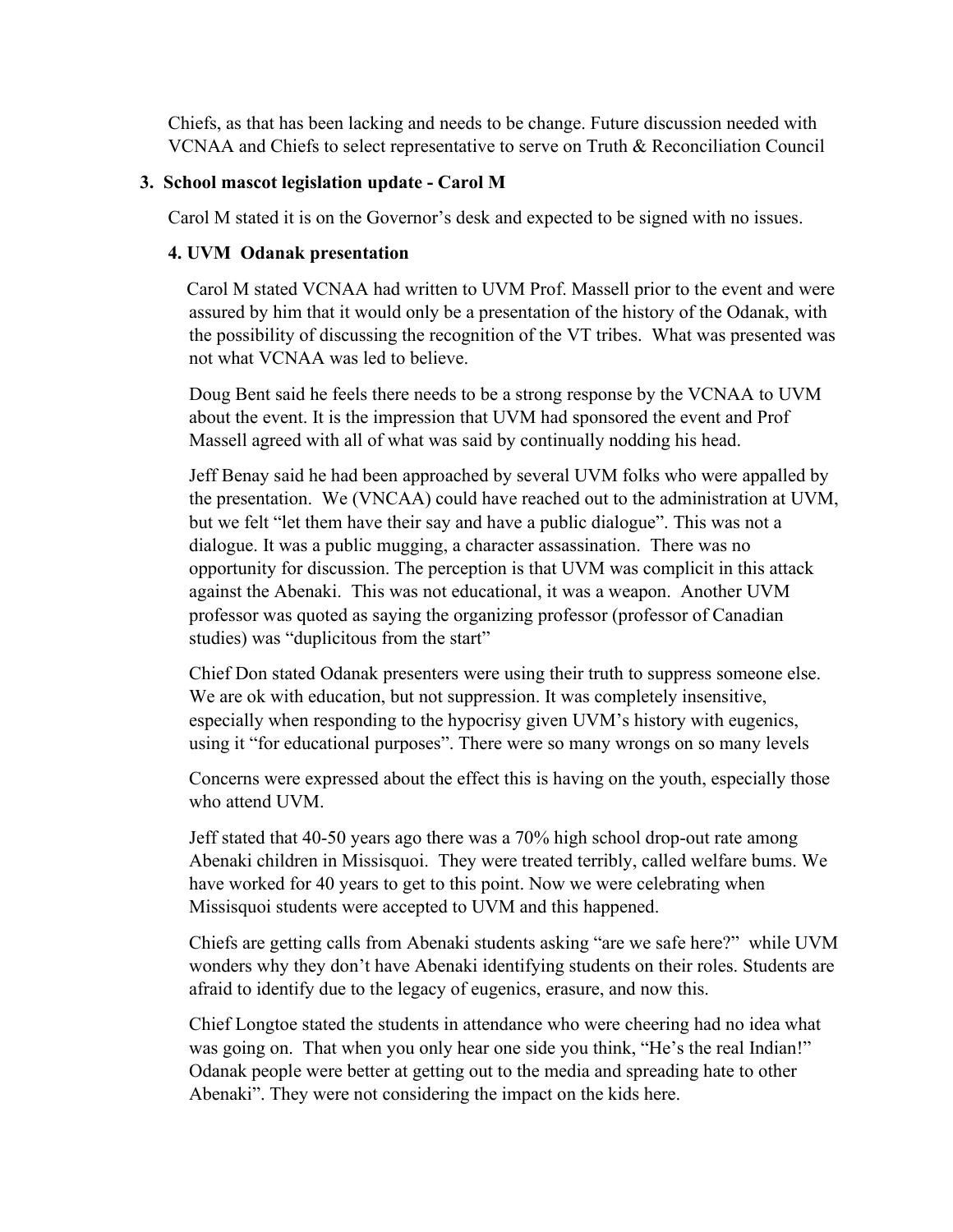Jeff Benay - Abenaki at UVM - parents and kids asking if they are safe at UVM. Chief Stevens says they are hearing the same from Nulhegan students at UVM and are not identifying as Abenaki because they don't feel safe.

Consensus was VCNAA needs to write a letter of disapproval for what UVM did and the event they sponsored. Doug Bent made the motion to have Carol M draft the letter - Jeff seconded. Motion carried. Carol M asked if the Chiefs wanted to sign the letter as well. VCNAA and Chiefs agreed all should sign.

### **NEW BUSINESS**

### **1. High Mowing Seeds - Maggie Erickson and Jen Detweiler**

Both are in sales and on the social mission committee. They wanted to present in order to form relationships and partnerships, hoping to expand on work with the Abenaki community.

Chief Don Stevens thanked them for having indigenous seeds available and working with the NOFA program

### **2. Natural Resources Conservation District - Jennifer Byrne**

Conservation Districts can help land stewards/landowners/farmers access state and federal financial assistance for conservation work, such as fencing, watering systems, agroforestry practices, forestry work, riparian buffer plantings, etc. There are 14 Conservation Districts in VT which serve all residents of their districts, supposed to help residents give input into environmental laws & policies, especially relating to soil, water, natural resources.

Offer to host 5 meetings with Conservation Districts and tribes in the summer. Jennifer passed around a contact list to be updated by Chiefs. There are many Federal and State programs to help with land stewardship in agriculture and forestry, small scale farming, green houses and large scale projects as well.

## **3. Indigenous Peoples Day - efforts to keep schools open - Jeff Benay**

In April's VCNAA meeting we discussed sending out a packet of information, but funding was an issue. A foundation gave \$50,000 to provide support in the effort to keep all public schools open on Indigenous Peoples Day and to encourage education on Abenaki history and culture. Those who agreed to stay open and provide an educational opportunity that day will be sent a packet of curriculum materials

Superintendents who were asked have said a lot of people like the 3 day weekend and were hesitant to stay open.